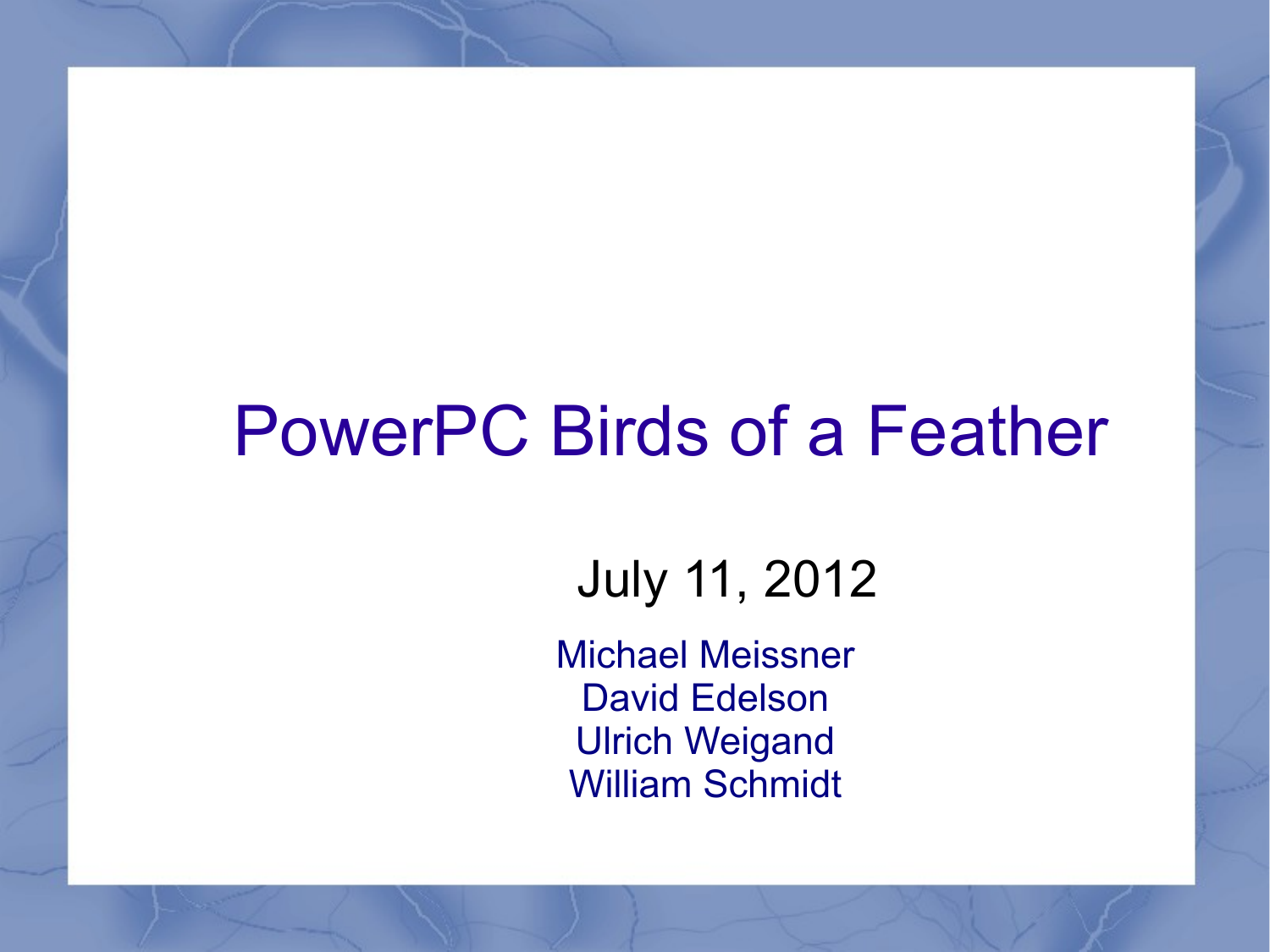## PowerPC BOF

- Finished projects
- Current/future work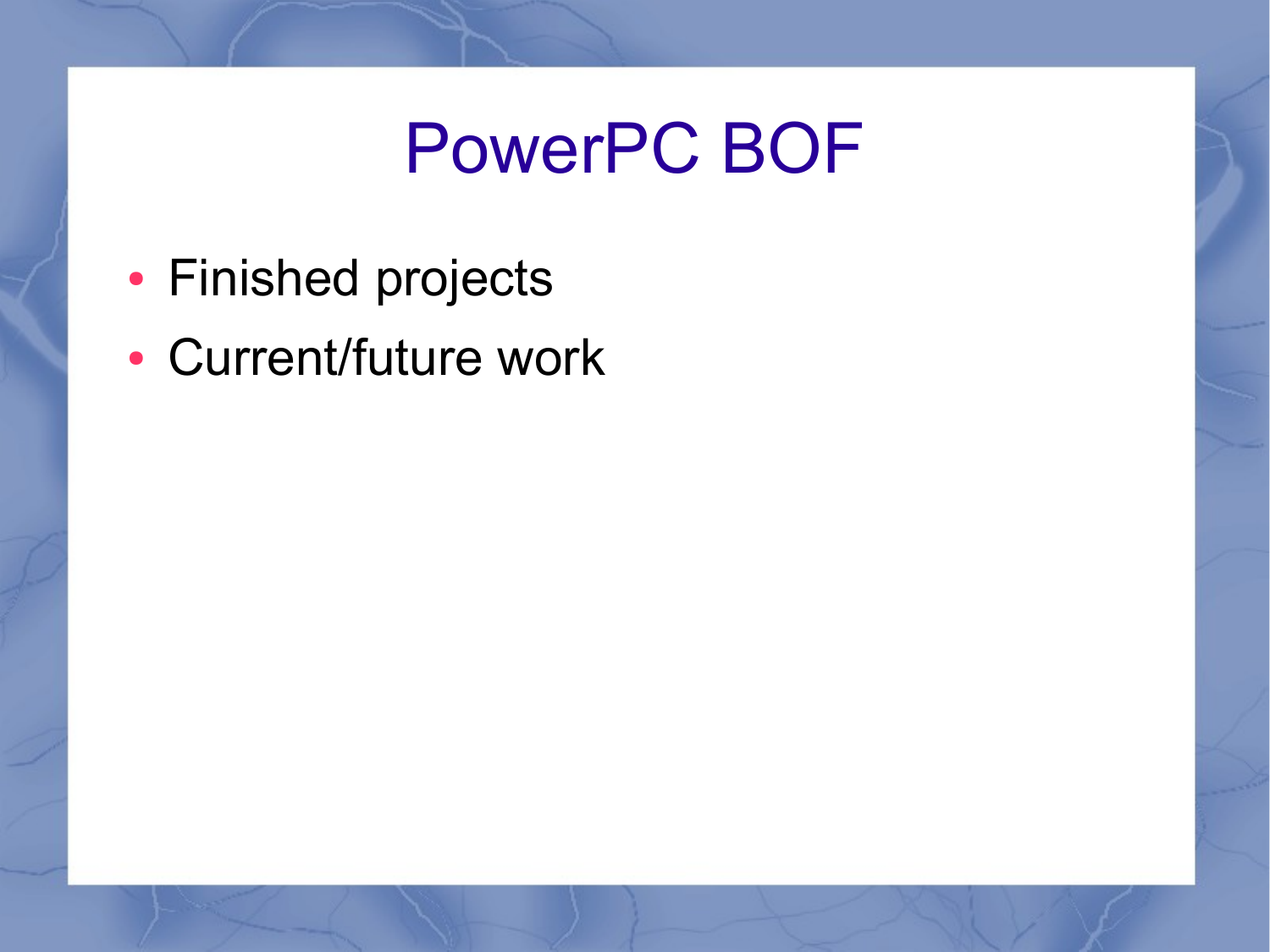# Finished projects

- GCC farm machine
- Advance toolchain
- PowerPC code improvements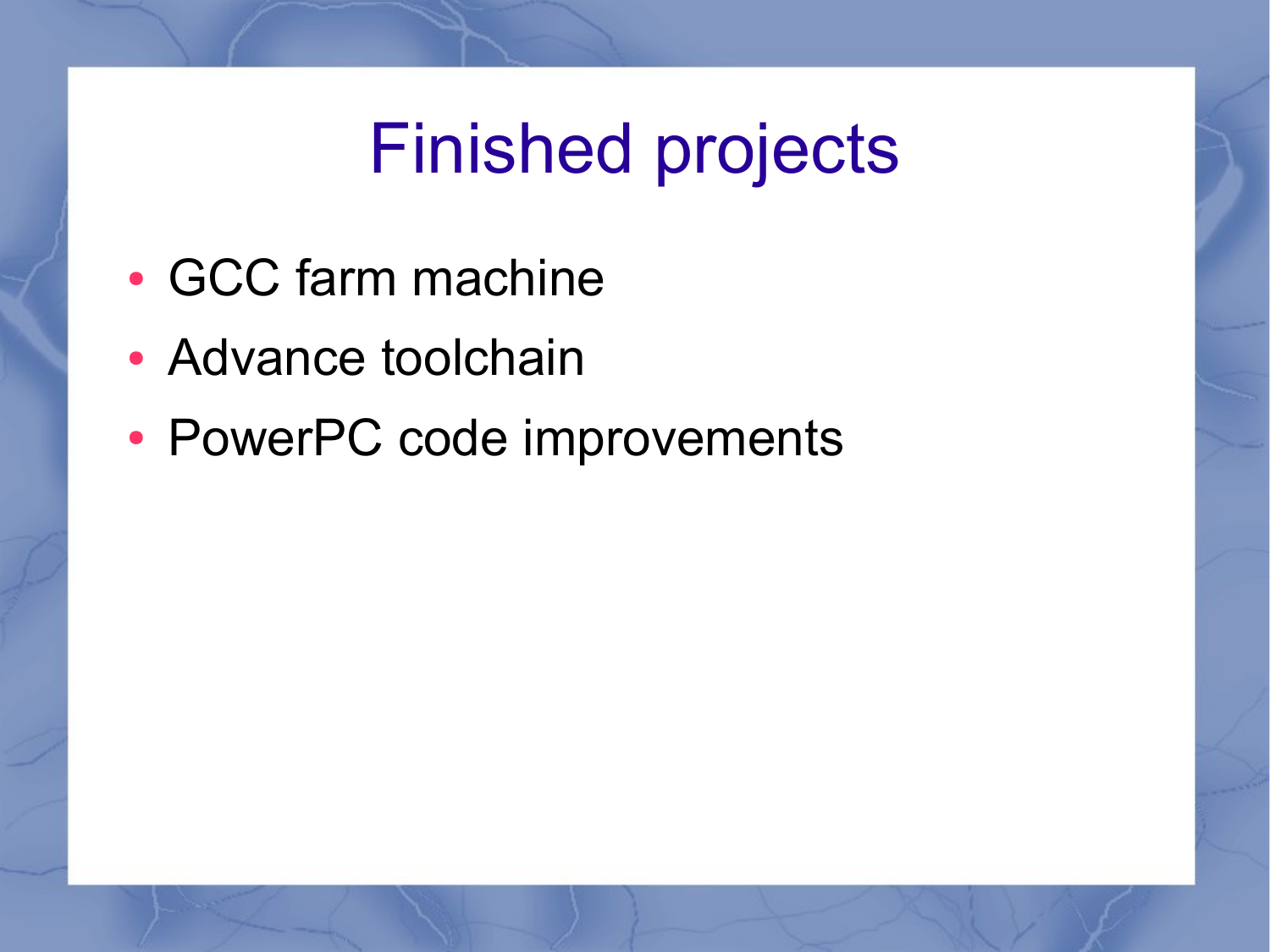#### GCC farm machine

• IBM donated a large power7 machine (gcc110) to the Compile Farm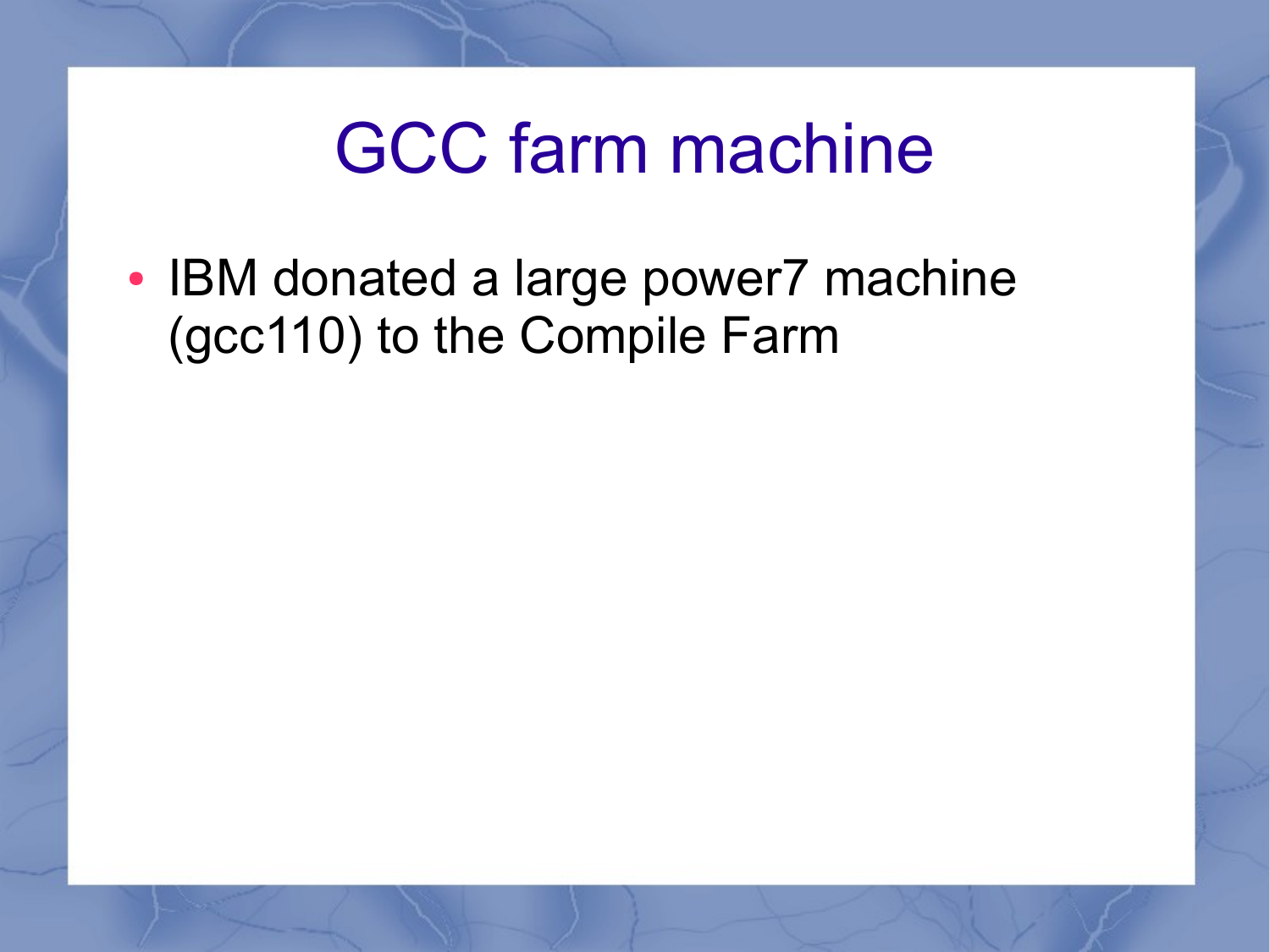#### Advance Toolchain

- Advance Toolchain provides newer compilers to those users needing newer optimizations, etc.
- Backports of features from trunk to AT
- AT 5.0 based on GCC 4.6
- AT 6.0 will be based on GCC 4.7
- Oprofile moving to Perf
- SLES 10/11, RHEL 5/6
- tcmalloc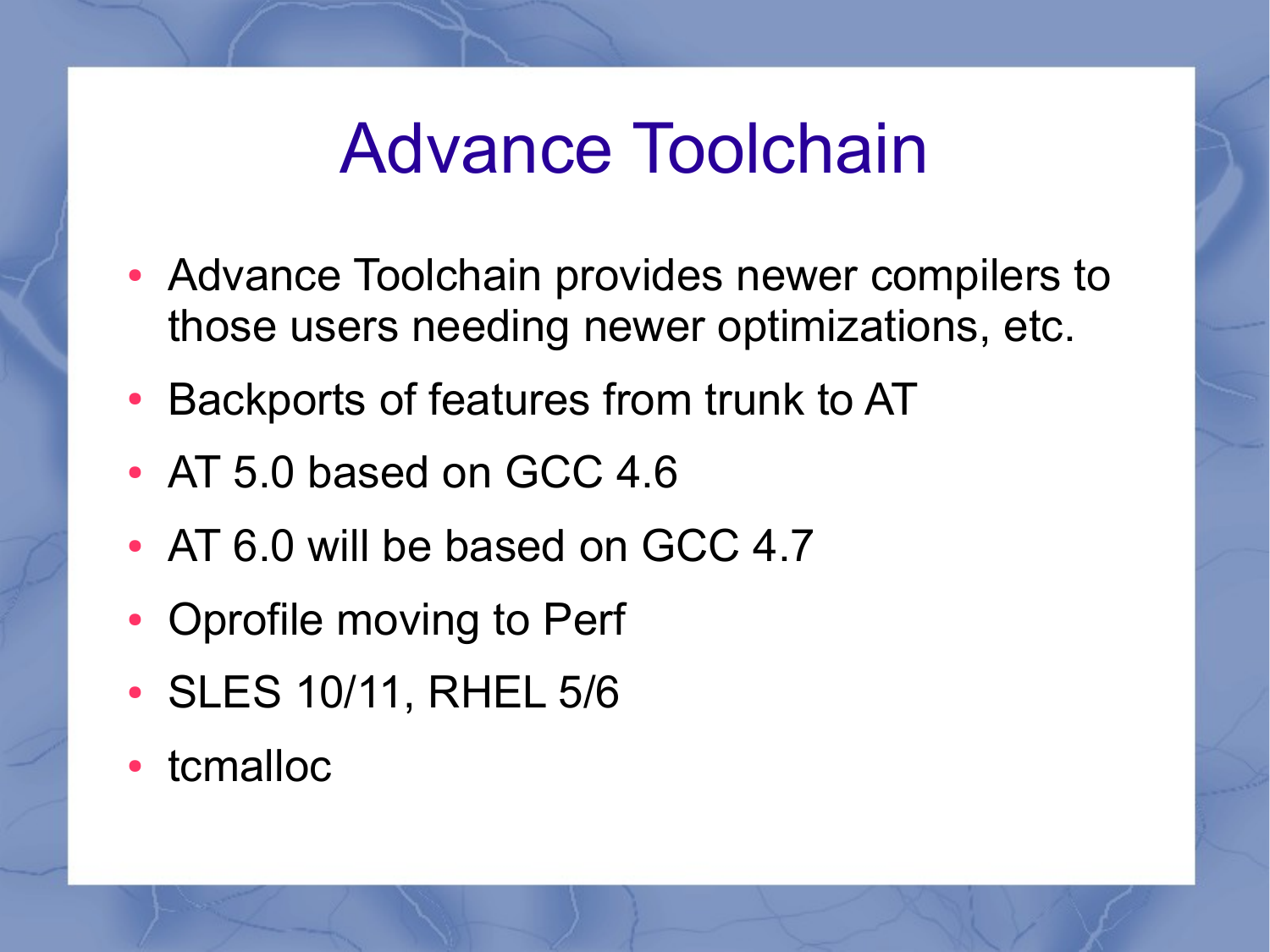## PowerPC improvements

- Improvements for instruction group formation, explicit group ending nops
- Pow/sqrt/reciprocal tree optimizations
- Elimination of soft-float 32-bit libs on ppc64
- IEEE tests improvements
- Vector tuning
- Conditional move of adjacent memory refs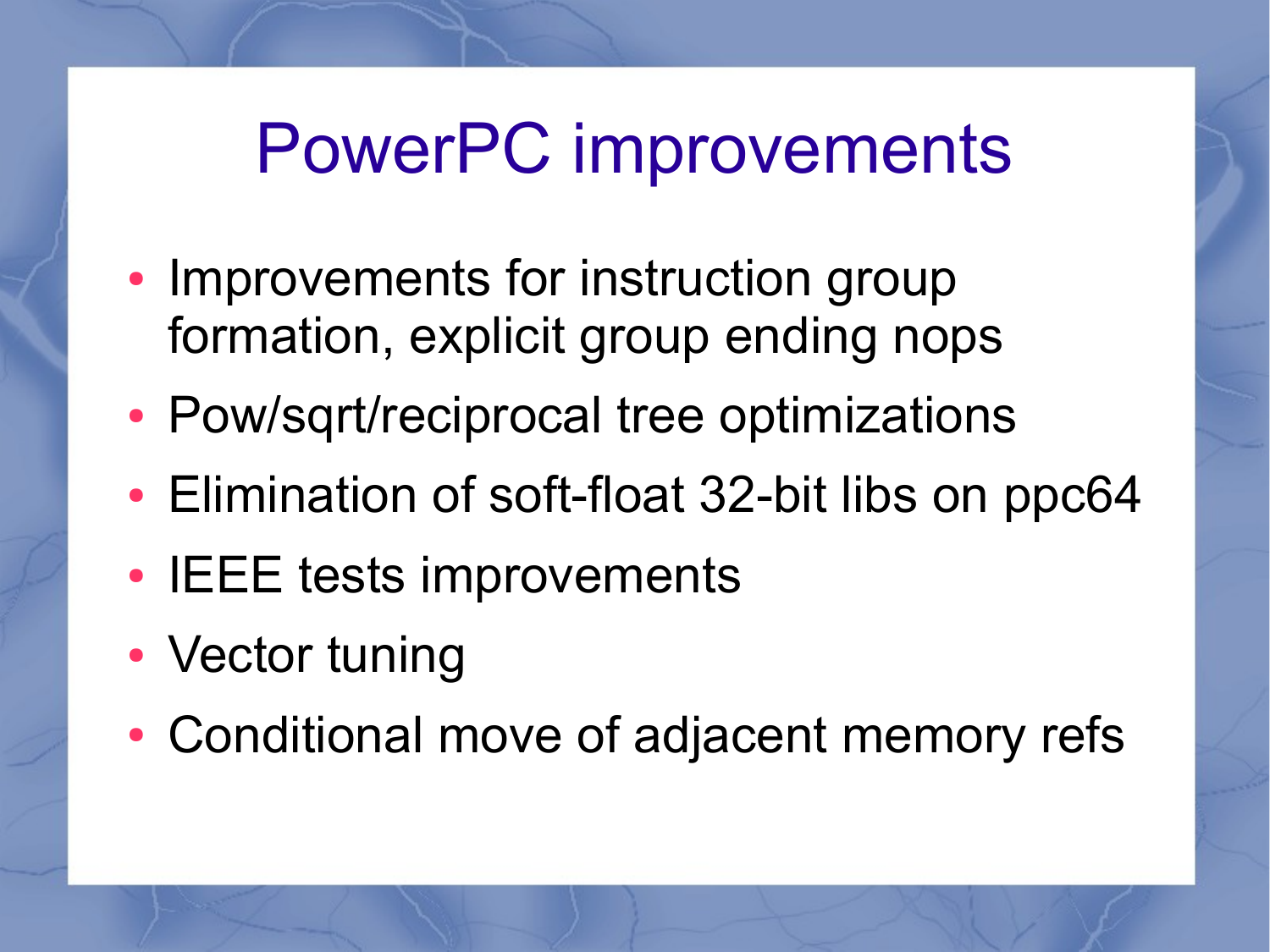# PowerPC improvements #2

- Optional elimination of static chain in indirect calls
- Optional movement of saving the TOC to the prologue
- Medium/Large code model support (on by default in AT, via option in distros)
- Target specific function support
- 32-bit out of line saves
- Thread local storage improvements
- Switch statement if vs. jump table tuning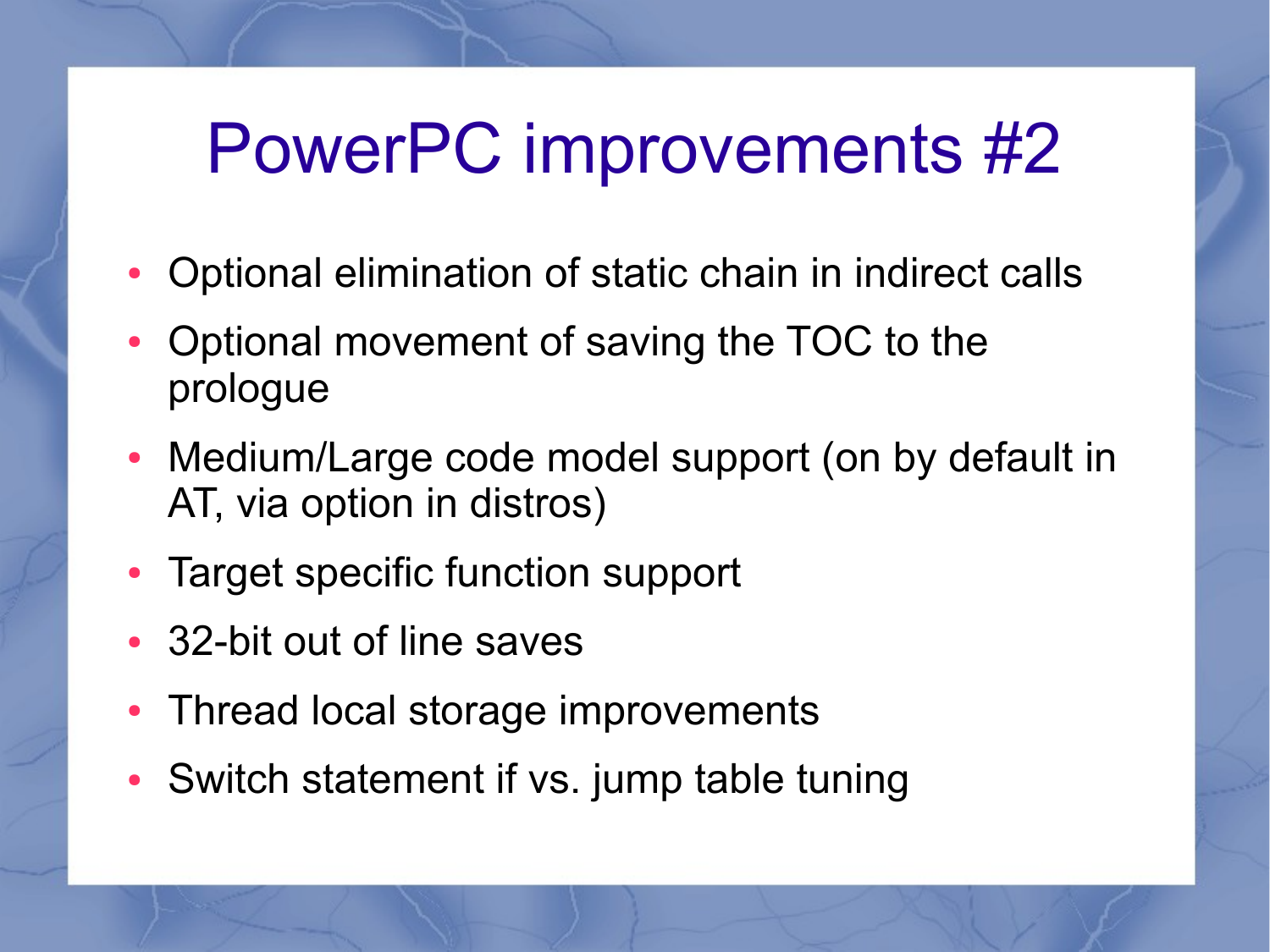## Current/future work

- Improve conditional move, integer abs/min/max. Add support for branch conditional+8 on power7.
- Source code analyzer to help with porting issues
- Avoiding using saved CR registers
- Allow use of 64 VSX regs for scalar floating point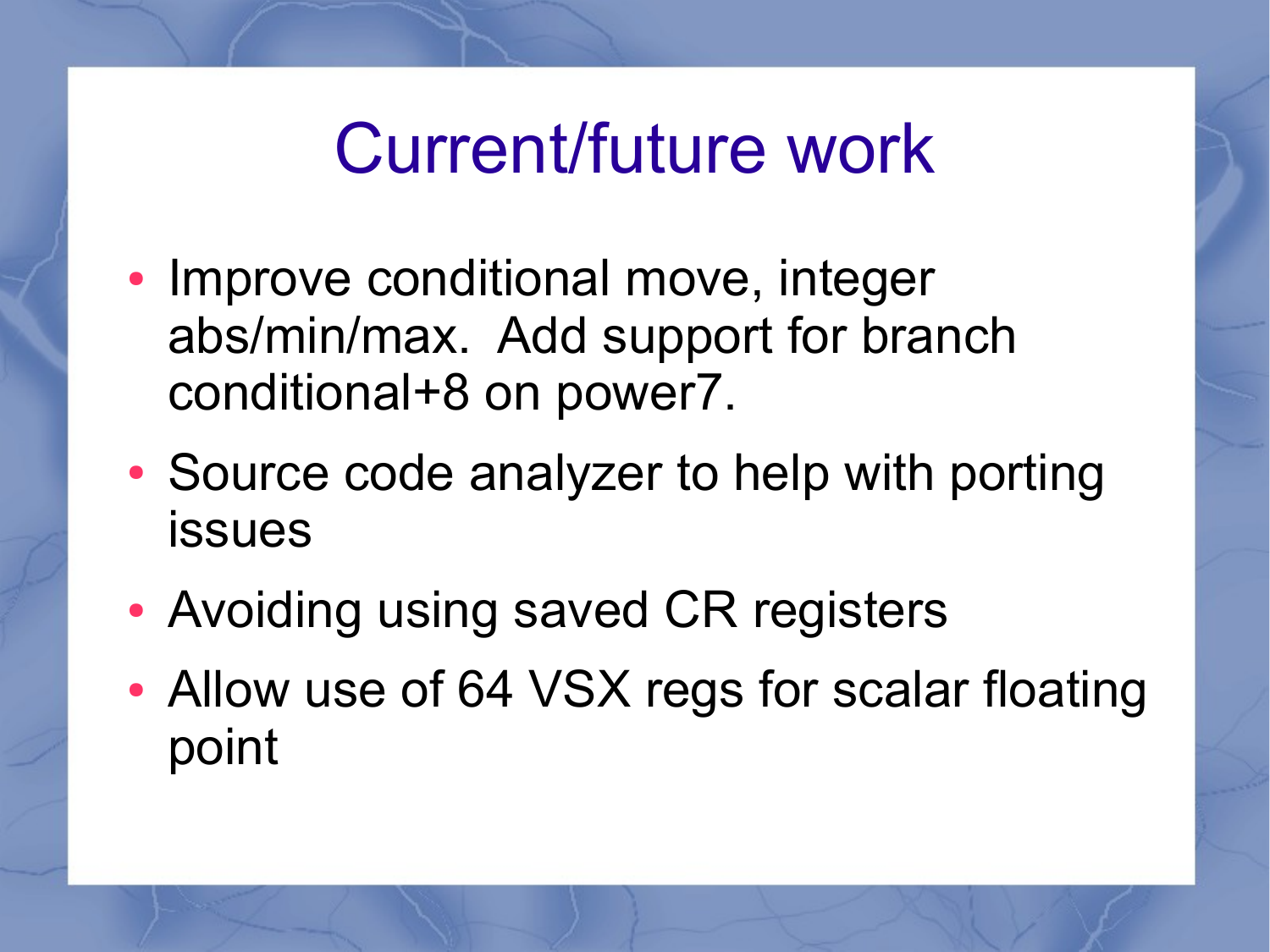## Current/future work #2

- Improvement of calls to modules in the same shared libraries where no runtime overload is in process
- Update glibc to use ifunc attribute for target specific optimizations
- Eliminate/reduce setting VRSAVE register
- Elimination of old POWER support